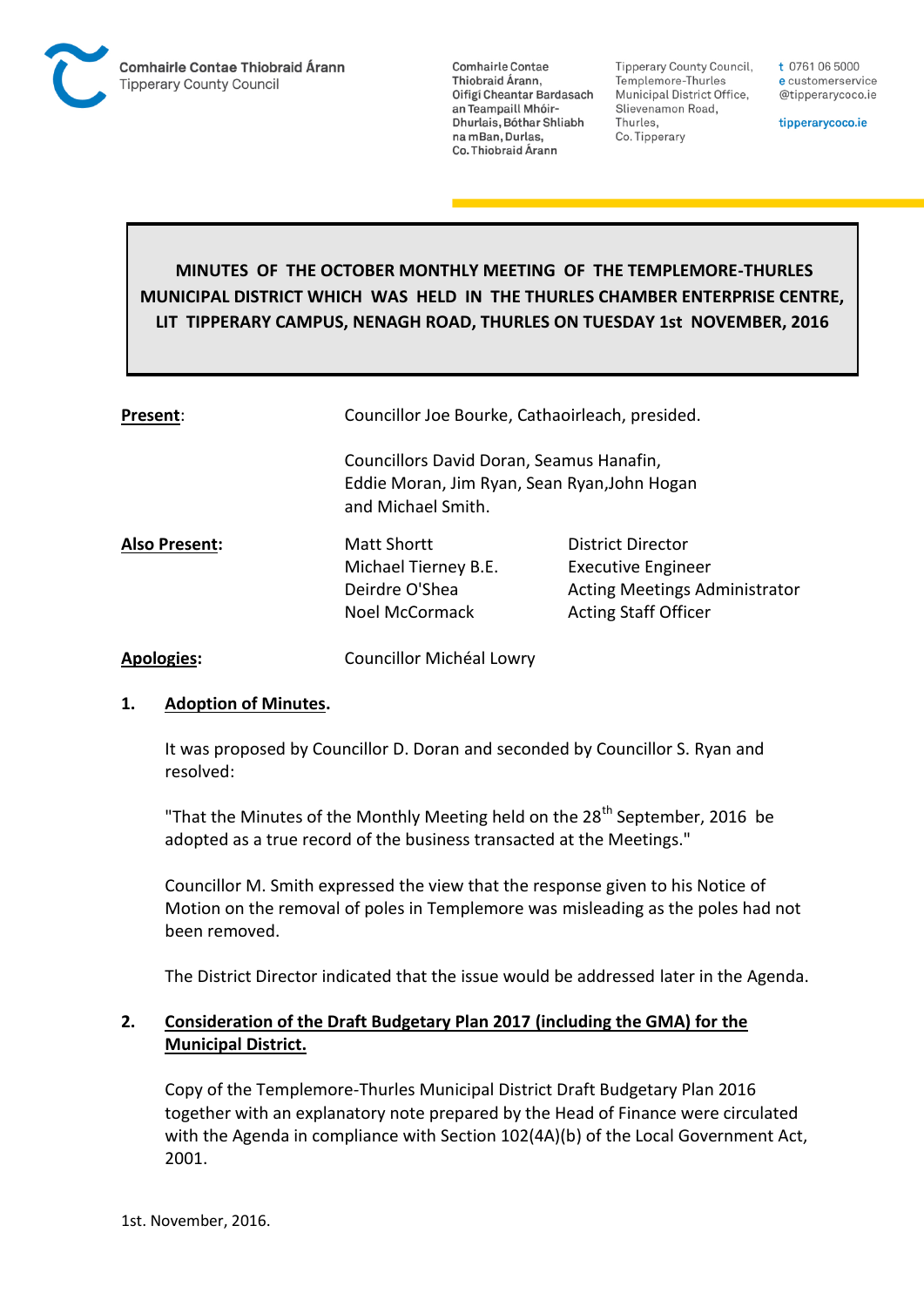**Tipperary County Council,** Templemore-Thurles Municipal District Office, Slievenamon Road, Thurles, Co. Tipperary

t 0761 06 5000 e customerservice @tipperarycoco.ie

tipperarycoco.ie

Liam McCarthy, Head of Finance, outlined the three stage process to the Budget as follows:

- The GMA which sets out the discretionary funding that is allocated to each Municipal District.
- The preparation of the local authority budget which will be considered at the Statutory Budget Meeting.
- The preparation / compilation of a Schedule of Municipal District Works after the 2017 Budget has been adopted which will be presented to the Municipal Districts in early 2017.

It was noted that the total GMA in 2017 for the County is €500,000 which is in line with 2016 and is allocated to the Districts based on the 2011 Census as set out hereunder:

|                                 | Population as per the | <b>Allocation of the GMA</b> |
|---------------------------------|-----------------------|------------------------------|
|                                 | 2011 Census           | based on 2011 Population     |
| Carrick-on-Suir Municipal       | 21,827                | €68,745                      |
| <b>District</b>                 |                       |                              |
| <b>Clonmel Borough District</b> | 36,569                | €115,175                     |
| Cashel-Tipperary                | 27,549                | €86,766                      |
| <b>Municipal District</b>       |                       |                              |
| Nenagh Municipal District       | 37,442                | €117,925                     |
| Templemore-Thurles              | 35,367                | €111,389                     |
| <b>Municipal District</b>       |                       |                              |
| <b>TOTAL</b>                    | 158,754               | €500,000                     |

The members raised the following queries :-

- Clarify if there are monies left from the 2015 General Municipal Allocation.
- The need to set aside a provision from the GMA for the installation of new public lighting in the District.
- The installation of public lighting should be funded from the overall Budget of the Council.
- Consider moving from amber to LED public lights which would give a financial saving in the long term.
- Some estates where the Council have houses have no public lighting and occupants/Council are making no financial contribution to the upkeep of the estate.
- Consider switching the operation of public lighting from switches to sensors in order to increase efficiencies.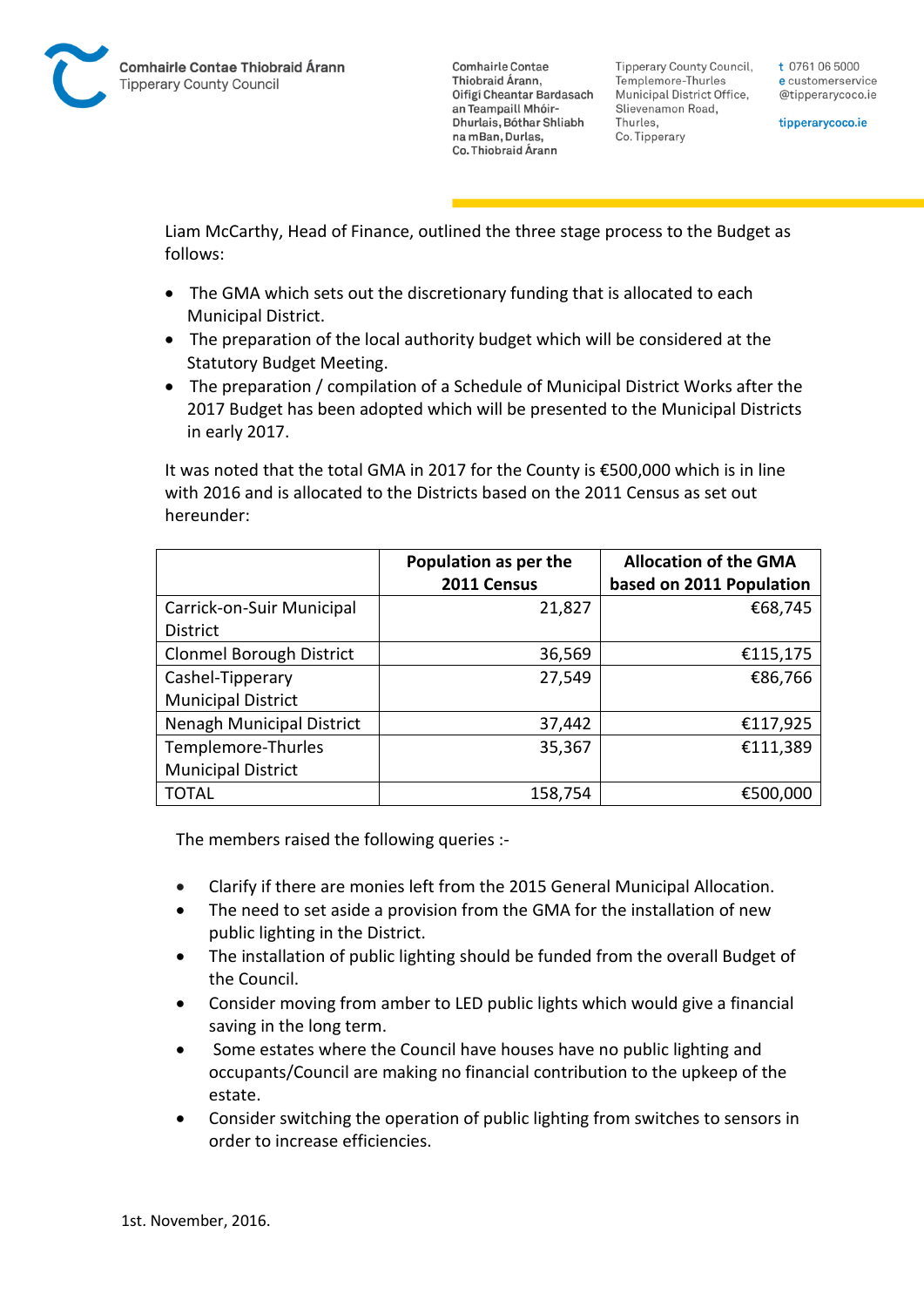

**Tipperary County Council,** Templemore-Thurles Municipal District Office, Slievenamon Road, Thurles, Co. Tipperary

t 0761 06 5000 e customerservice @tipperarycoco.ie

tipperarycoco.ie

The District Director and Liam McCarthy made the following points in response to queries raised by the Members:-

- The Council is examining the overall operation of existing public lighting within the context of achieving greater efficiencies and LED may not be as cost effective as first thought.
- Residents in some private estates that have not been taken in charge have come together to pay for the public lighting as the Council is not responsible for the payment.
- The capacity of the Council to raise funds is very limited and the only means of making a provision for additional public lighting in the overall Budget is by raising charges in order to increase revenue. The Local Property Tax has not been increased for 2017.
- A meeting will be held to discuss the allocation of the GMA on completion of the Schedule of Municipal District Works early next year.
- There are outstanding invoices that have yet to be paid from the GMA.

It was proposed by Councillor S. Hanafin, seconded by Councillor D. Doran and resolved:

"That pursuant to the provisions of Section 102 of the Local Government Act, 2001, as amended, we, the Members of Templemore-Thurles Municipal District, hereby adopt the overall Draft Budgetary Plan 2017 providing for an expenditure of €111,389.00 for the Municipal District subject to agreement on allocations to specific projects."

# **3. Housing Service.**

The Cathaoirleach and Members welcomed Clare Curley, Director of Services for Housing, Aidan Fennessey , Senior Executive Officer and Michélè Maher, Senior Staff Officer to the Meeting.

A report on Housing Capital Projects, Voids, approved Social Housing Applicants and Housing Adaptation Grants for the District was circulated at the Meeting.

Clare Curley confirmed that :-

- There are four stages to the approval process, which the Council must comply with for housing construction projects, which can be time consuming.
- Activity has increased in the Voluntary Housing Sector.
- Applications for Housing Adaptation Grants are being accepted again.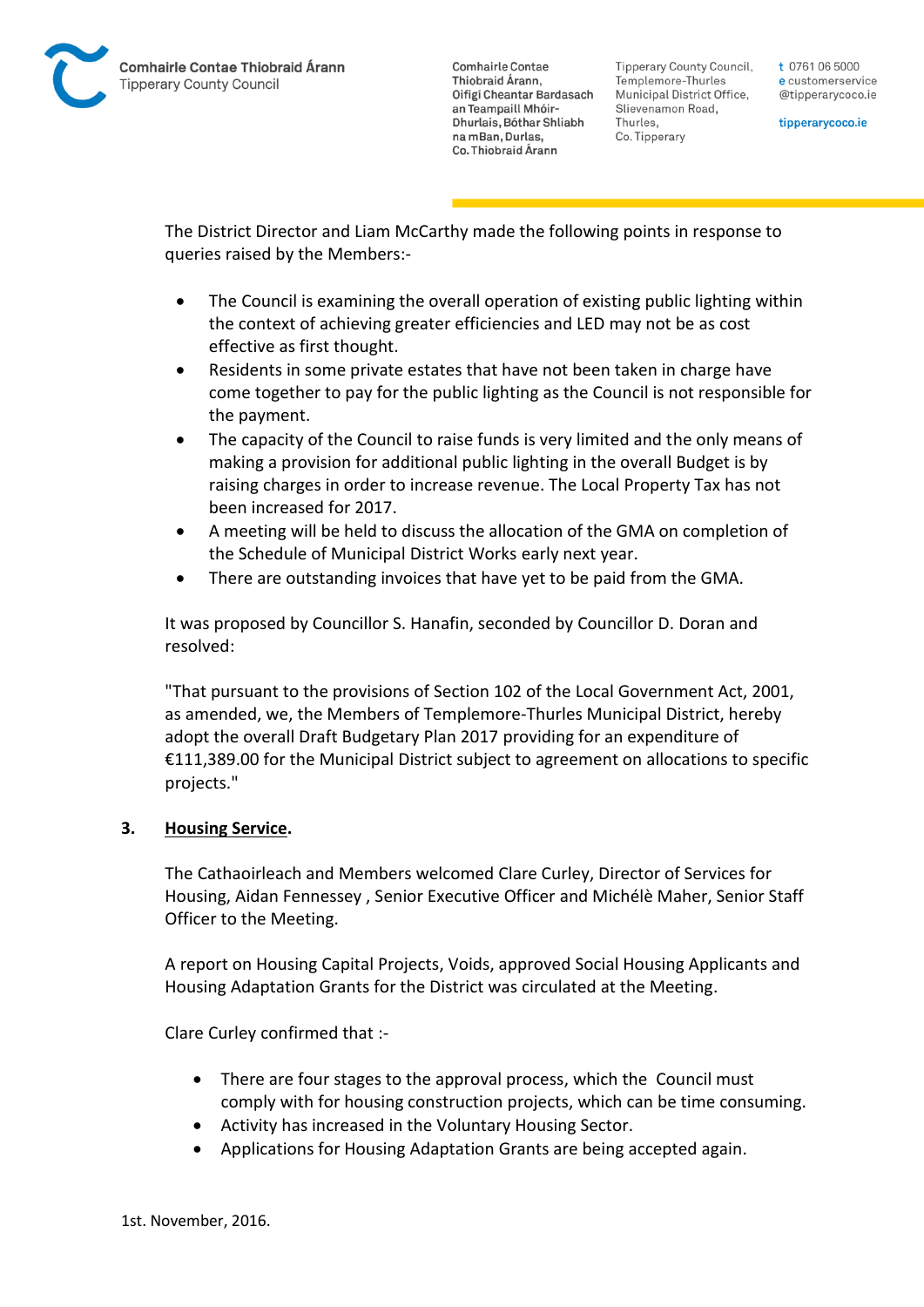

**Tipperary County Council,** Templemore-Thurles Municipal District Office, Slievenamon Road, Thurles, Co. Tipperary

t 0761 06 5000 e customerservice @tipperarycoco.ie

tipperarycoco.ie

- The Council is continuing to purchase houses and it takes time to identify suitable houses and close sales.
- Tipperary County Council has the highest HAP transfers in the country and the excellent work of the staff involved must be acknowledged.

The members acknowledged the excellent work being done by staff in the provision of social housing supports and raised the following queries :-

- The need for approval to be given to the Council to proceed to Phase 2 of the Energy Efficiency Works in the north of the County as phase 1 has been completed.
- Ongoing concerns regarding water and sewage infrastructure in Glencarrig Estate.
- The length of time it is taking to commence construction on houses particularly in Templetuohy and Borrisoleigh and the need to set specific timeframes for completion of projects.
- The lack of supply of affordable houses for HAP as the rent caps are too low.
- Establish if a person can apply for a Housing Adaptation Grant to private houses after works have been completed.
- The negative effect the Council's Housing Maintenance Policy is having on tenants as less repairs are now being carried out.
- The issue of anti social behaviour, dumping and lighting of fires in College lane, Thurles needs to be addressed and consideration should be given to the installation of CCTV to combat the problem.
- Proposals for the development of Council owned land at Mill Road,Thurles which is poorly maintained and in need of a cleanup.
- The need to appoint a Community Liaison Officer for Thurles town who should be based in the Municipal District Office.
- Anti social behaviour coming from the unfinished houses at 23 and 24 Gortataggart, Thurles.
- Establish the budget for the purchase of houses.
- Tenants of RAS houses are not contributing to the management of the estates in which they are situated and this should be addressed.
- The timeframes for completion of pre letting repairs on houses needs to be reduced and there is an issue in some houses upgraded under Phase 1 of the Energy Efficiency Works where extractor fans were installed but no outlets provided.
- The Council should withhold lease payments from the owner of Cardens Court, Templemore and arrange for the connection of the public lighting.
- Completion of refurbishment works on houses in Lacey Avenue, Templemore.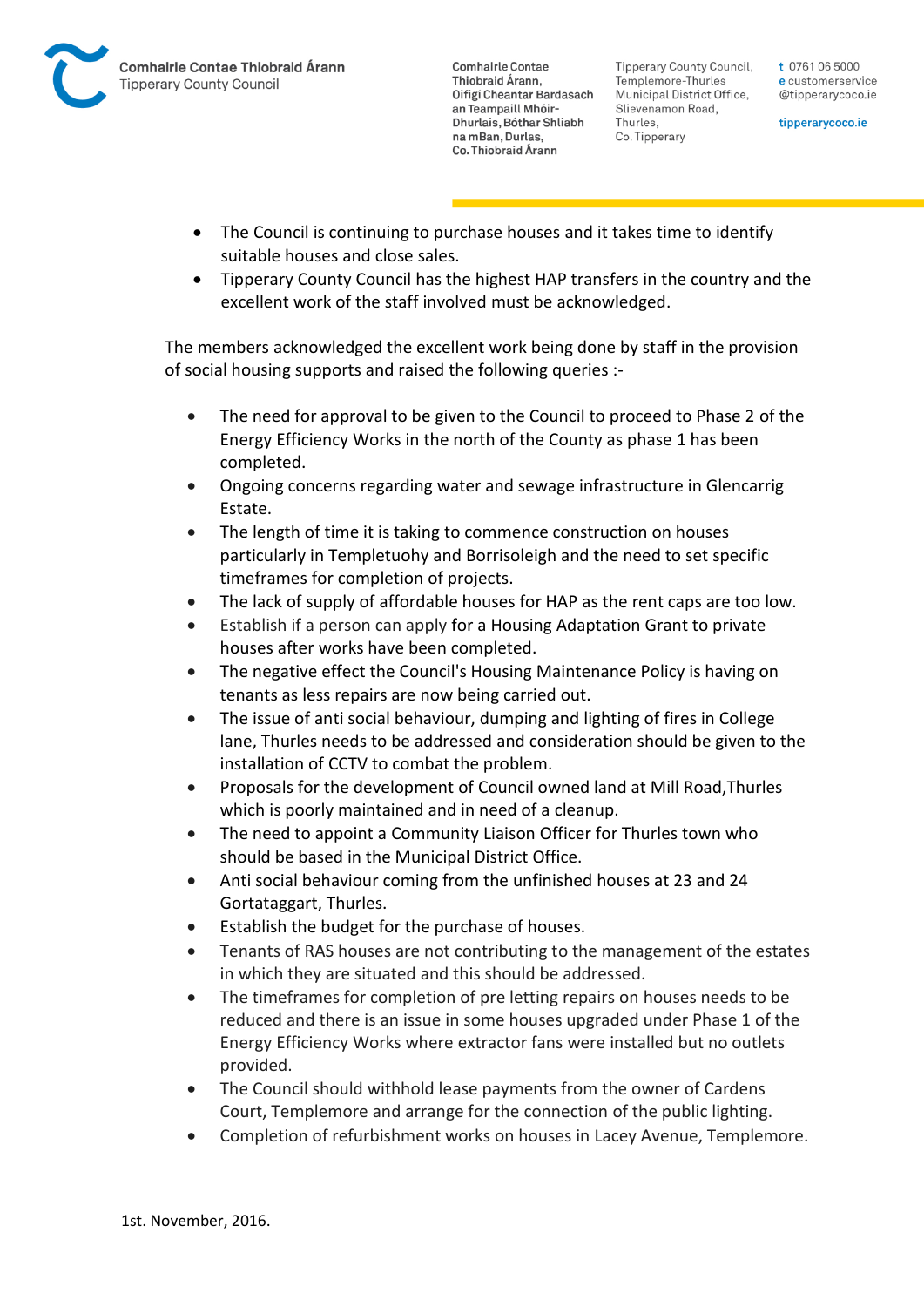**Tipperary County Council,** Templemore-Thurles Municipal District Office, Slievenamon Road, Thurles, Co. Tipperary

t 0761 06 5000 e customerservice @tipperarycoco.ie

tipperarycoco.ie

Clare Curley and Aidan Fennessy made the following points in response to the items raised:-

- The Department will not approve Phase 2 of the Energy Efficiency Works until Phase 1 is completed in the entire County.
- Works on Glencarrig are progressing.
- Housing Personnel met with the Department in February, 2016 to stress that the Council is eager to progress housing projects.
- It is not possible to set timeframes for completion of housing construction projects as the Council is required to go through a four stage detailed approval process with the Department unlike the private sector which is time consuming, however, the appointment of a full time In-House Architect should expedite the process.
- The Council has a certain level of discretion in exceptional cases to increase rent caps under the HAP and emergency cases are dealt with in a compassionate manner.
- Applications for Housing Adaptations Grants for private houses would not be accepted where works are already completed as its unlikely that an Occupational Therapist's Report would be available and the proper process adhered to.
- The Tipperary County Council Tenant Handbook & Housing Maintenance Policy 2015 was approved by the Housing SPC and brought before the Members of each Municipal District resulting in County wide policy for dealing with housing repairs.
- The Budget for housing maintenance has not been reduced and the Municipal Districts are responsible for the maintenance of the Housing Stock in their District.
- Targets for the acquisition of houses were exceeded last year and will be exceeded again this year with 41 acquisitions in the Templemore-Thurles District alone. Thresholds do exist for different size houses and the Council will continue to actively pursue the acquisition of units while progressing Construction Programme.
- The Department indicated a willingness to consider proposals for the land at Mill Road, Thurles at a Meeting in February, 2016.
- There is no dedicated Community Liaison Officer in each of the other large towns in the County or approval to make any further appointments. Every Community Liaison Officer has responsibility for a number of towns and address issues to the best of their ability.
- There is no provision included in the leases for the houses in Cardens Court, Templemore to withhold payment on the basis of there being no public lighting in the estate.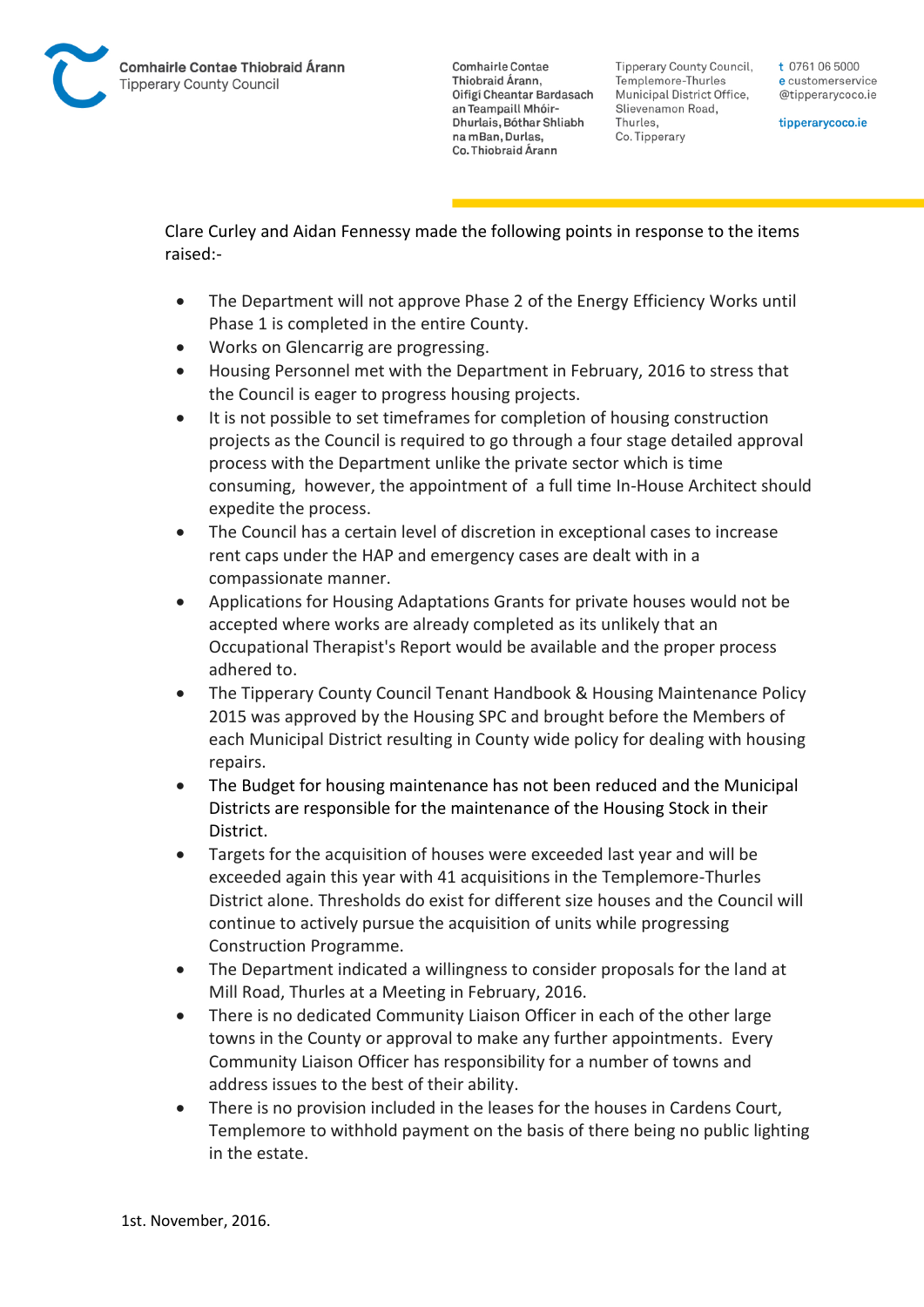

**Tipperary County Council,** Templemore-Thurles Municipal District Office, Slievenamon Road, Thurles, Co. Tipperary

t 0761 06 5000 e customerservice @tipperarycoco.ie

tipperarycoco.ie

- All RAS landlords have been requested in writing to bear responsibility for contributing to the management of estates in which their houses are located however RAS contracts are agreed nationally and cannot be altered.
- The Council is waiting on approval from the Department under Stage 4 of the approval process to progress the houses at Lacey Avenue, Templemore.
- There are cases where approval is needed from the Department to proceed with major refurbishment works on vacant units which takes time.

The District Director advised that contact will be made with the owner to seek the connection of the public lighting in Carden's Court, Templemore.

The Cathaoirleach and Members thanked Clare Curley, Aidan Fennessey and Michélè Maher for the update and they left the Meeting.

# **4. Fix date and venue for the December Monthly Meeting**

The Acting Meetings Administrator advised that the December Monthly Meeting is scheduled to take place on Wednesday, 28th. December, 2016.

It was proposed by Councillor J. Bourke, seconded by Councillor D. Doran and resolved:-

"That the December Monthly Meeting of the Templemore-Thurles Municipal District be held on Wednesday, 14th. December, 2016, commencing at 11.30 am."

It was unanimously agreed that the meeting would take place in Clonmore Community Hall followed by lunch in Fitzpatrick's Pub, Clonmore.

# **5. Proposal to declare the roads serving the Housing Estates listed to be public roads - (i) Dun Lia, Loughtagalla, Thurles. (ii) Ardleigh, Two-Mile-Borris. (iii) Dun Na Ri, Two-Mile-Borris. (iv) Glencarrig, Two-Mile-Borris**.

The Acting Meetings Administrator advised that the Director of Roads, Transportation, Health and Safety has recommended that the roads serving the housing estates at (i) Dun Lia, Loughtagalla, Thurles. (ii) Ardleigh, Two-Mile-Borris. (iii) Dun Na Ri, Two-Mile-Borris. (iv) Glencarrig, Two-Mile-Borris be declared public roads and that the open spaces, car parks, sewers, water mains and service connections within the development be taken in charge.

It was proposed by Councillor S. Hanafin, seconded by Councillor D. Doran and resolved: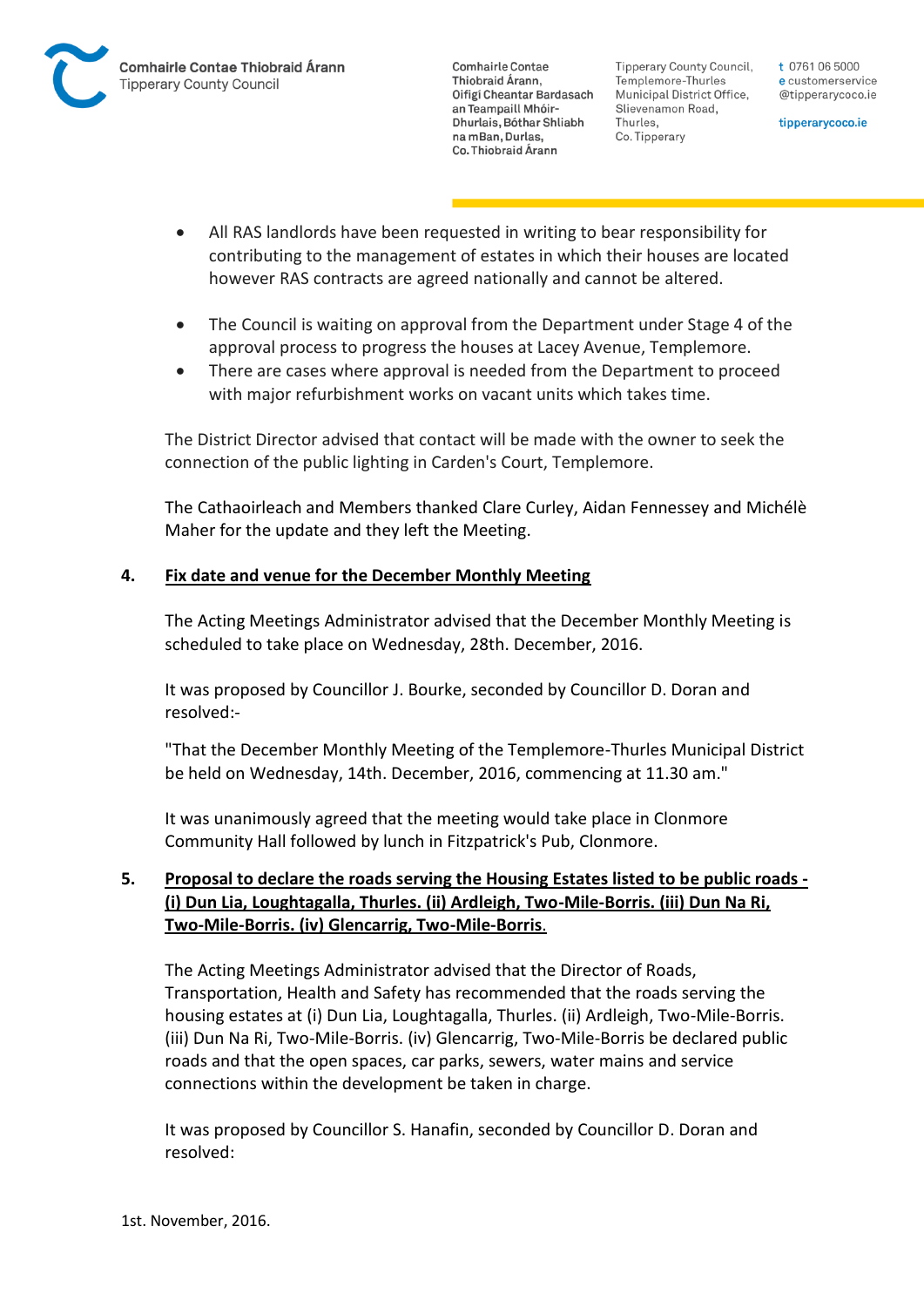**Tipperary County Council,** Templemore-Thurles Municipal District Office, Slievenamon Road, Thurles, Co. Tipperary

t 0761 06 5000 e customerservice @tipperarycoco.ie

tipperarycoco.ie

"That pursuant to the provisions of Section 180 of the Planning & Development Act, 2000 (as amended) and Section 11 of the Roads Act, 1993, this Municipal District hereby agrees to declare the Roads serving the Housing Estates known as Dun Lia, Loughtagalla, Thurles. (ii) Ardleigh, Two-Mile-Borris. (iii) Dun Na Ri, Two-Mile-Borris. (iv) Glencarrig, Two-Mile-Borris to be public and to take in charge the open spaces, car parks, sewers, water mains and service connections within the developments, as per the maps which were on public display during the prescribed period and as outlined in the Director of Services Report to Members for the October 2016 Municipal District Meeting."

# **6. Update on the 2016 Work Programmes and the 2016 Budgets.**

Copy of the expenditure to date on the Schedule of Municipal District Works was circulated at the Meeting.

The District Engineer gave the following update on the 2016 Work Programmes:

- The Restoration Maintenance Programme is 100% complete.
- The Restoration Improvement Programme is 100% complete
- The Community Involvement Scheme is 70% complete.
- Improvement works funded from development levies are nearing completion.
- 32 of the projects under the Severe Weather Scheme are complete and works will commence shortly on the remainder of the projects.
- Works on the roundabout at Lidl will be deferred until next year as Irish Water has to complete water connections prior to the improvements.
- Works at Aughall Bridge and Gurteenabarna Bridge are completed.
- Footpaths in Littleton are complete and almost finished in Cluain na Seimre, Two-Mile Borris.
- Village Enhancement Works at Gortnahoe and Ballycahill are completed.
- Two projects under the Low Cost Safety Scheme should commence once issues are resolved.

The Members raised the following queries:-

- Update on progress in regard to flooding issues raised by the Deputation from Baronstown, Loughmore.
- Establish the status of the applications and costings submitted and approved under the Low Cost Safety Scheme.
- Removal of temporary poles that are no longer in use in Main Street, Templemore.
- Reinstate the continuous white line at Ballybeg, Littleton, near the Briquette factory and renew the box junction at Ballymoreen Cemetery.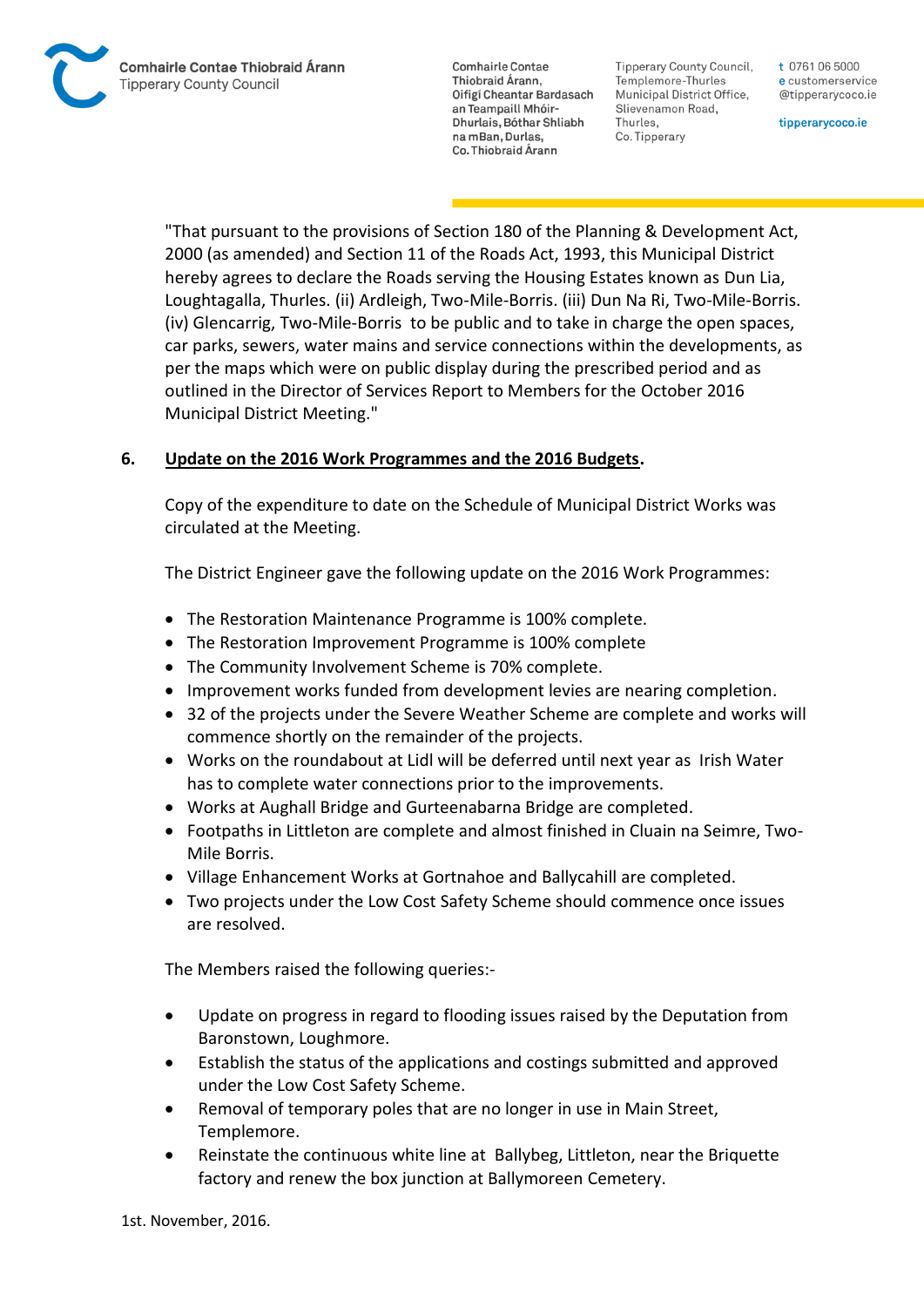

**Tipperary County Council,** Templemore-Thurles Municipal District Office, Slievenamon Road, Thurles, Co. Tipperary

t 0761 06 5000 e customerservice @tipperarycoco.ie

tipperarycoco.ie

- Address the issue of water ponding near Lonergan's at Coolkip, Horse &Jockey.
- Undertake to prune the trees in Churchview, Littleton and Borroway,Thurles
- Carry out repairs to footpath near Hugh Ryan's Funeral Home on Slievenamon Road, Thurles which is in poor condition.
- Timeframe for cleaning of gullies in the villages and towns.
- Resurfacing of the road at Shanballa, Moycarkey and St. Bridget's Terrace, Littleton.
- Update from Irish Water in regard to the repair of the road leading to the Littleton Sewerage Treatment Plant.
- Replacement of the "Welcome to Ballysloe" signs and the erection of speed signs.
- Provision of shrubs outside the Community Centre in Littleton.
- Repair the footpaths in Borrisoleigh Cemetery and the surface of the car park at St. Joseph's Old Cemetery, Templemore.
- The need to clean the river in Borrisoleigh.
- Provision of traffic calming measures in Borrisoleigh, particularly at Kennedy's funeral home.
- Re-instatement of wall at Eamon Butler's public house which has collapsed into the river.
- Update on flooding at Maxfort Cross, Horse & Jockey.
- Cut back growth at the junctions of the Dark Road, Turtulla Cross and Seskin, Thurles on a regular basis in order to maintain sightlines.
- Repair road surface at Thomond Road, Thurles near the junction with Slievenamon Road, Thurles.
- Provision of traffic calming measures at Littleton National School. Residents need to be consulted on any changes proposed.
- Update on complaints of trees and hedgerows encroaching on private property at St. Patrick's and St Mary's Cemeteries, Thurles.
- Examine the possibility of providing a pedestrian crossing at the The Ragg, Thurles.
- Submit an application for funding to the T.I.I. for the provision of a footpath extension to Drish Bridge, Thurles
- Establish if the measures that have been put in place after the removal of the caravans at Turtulla are adequate.
- Poor lighting serving the pedestrian crossings at Friar Street and Parnell Street, Thurles.
- Submit application for further funding to alleviate flooding problems in Galbertstown, Holycross and Garrenroe, Moyne.
- The tree at Bowes Pub, Friar Street, Thurles needs to be pruned as it is interfering with private property.
- Provision of funding to resurface the Golden Mile at The Ragg, Thurles.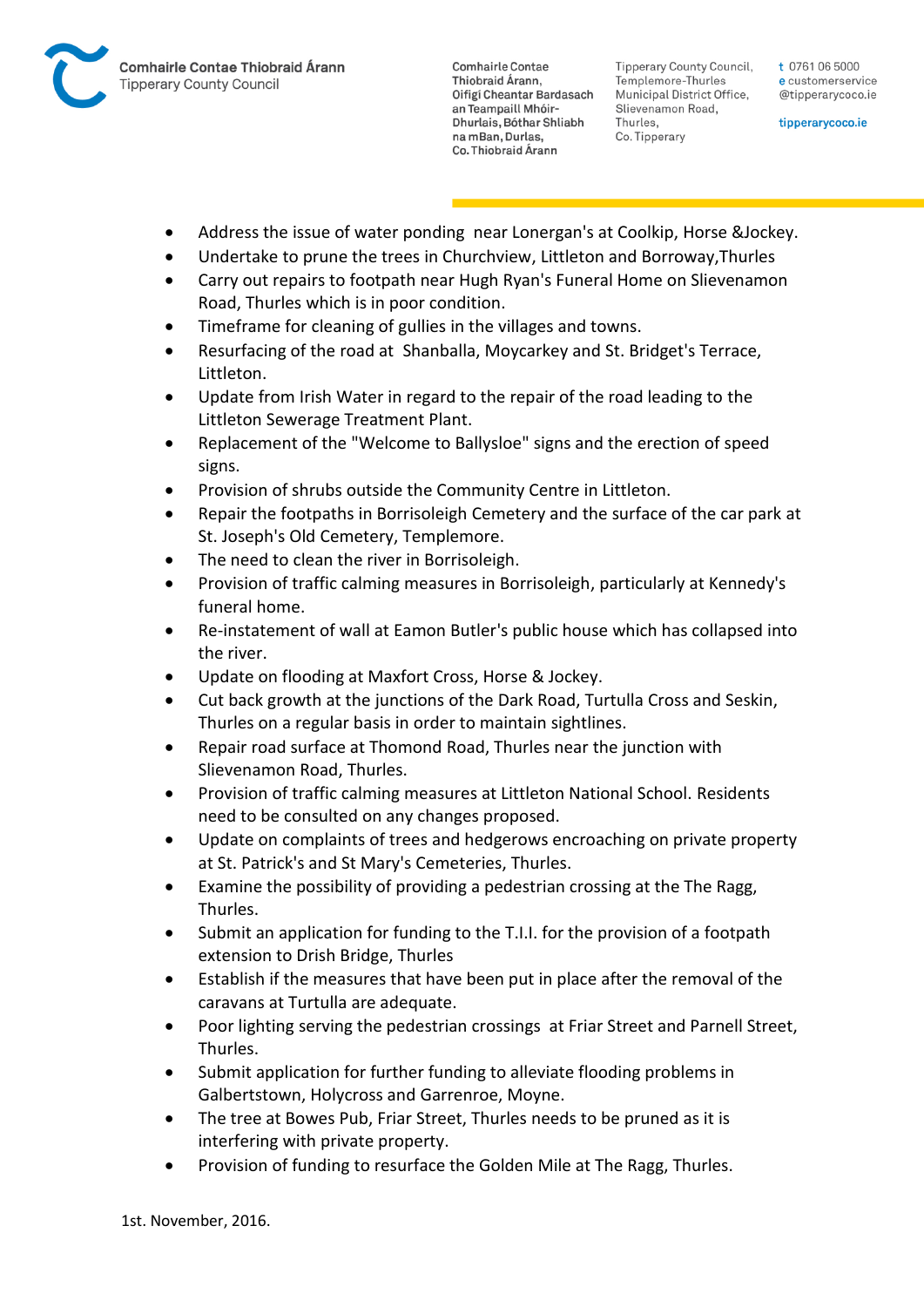

Tipperary County Council. Templemore-Thurles Municipal District Office, Slievenamon Road, Thurles, Co. Tipperary

t 0761 06 5000 e customerservice @tipperarycoco.ie

tipperarycoco.ie

- Removal of embankment on the Moyne-Templetuohy road which was to be undertaken in conjunction with the flood relief works.
- Plane back road at Neil Cormack's, Drom to prevent future flooding of his house.
- The barrier on the entrance to the public car park at Borrisoleigh has not been repaired.
- Issue with the entrance to the Presentation Primary School located at the junction of Kickham Street/Cathedral Street/ Mitchel Street, Thurles being used as an exit.
- Consider the provision of collapsible bollards at the narrow stretch of footpath at Mitchel Street, Thurles near the "Men's Shed" premises.
- Removal of trees in Templemore graveyard.
- Provision of traffic calming measures on the Roscrea Road,Templemore.
- Pruning of trees at Churchview and Borroway.
- Provision of "Slow Down" signage outside Seamus Kennedy's Funeral Home, Borrisoleigh.

Responses to the issues raised as follows:-

- A section of the road from Barronstown to Loughmore was resurfaced under the Severe Weather Programme. The OPW have not approved any further funding for flood relief measures at Barronstown, Loughmore.
- An update will be provided on the applications under the Low Cost Safety Scheme.
- Any further requests regarding the re-instatement of road markings should be submitted now.
- Speed signs at Ballysloe will be re-erected and an application for funding for the provision of radar speed signs will be prepared. The "Welcome to Ballysloe" signs will be erected subject to availability of funding.
- Gullies will be cleaned in the towns and villages.
- A number of solutions to the problem at Maxfort Cross are being examined.
- Repairs to the road surface on Thomond Road, Thurles will be carried out.
- Traffic speed surveys will be undertaken at Littleton National School and the request for the provision of a pedestrian crossing would lead to the loss of parking within 70m of the crossing.
- Applications for further funding for flood relief works at Galbertstown and Garrenroe will be submitted when applications are being accepted again.
- Temporary speed cameras will be installed to monitor the speed of traffic going through Borrisoleigh Village in order to determine whether or not traffic calming measures are required.
- The poles that are not required for the Christmas Lighting in Templemore will be removed. It is proposed to change the format of the Christmas Lighting this year and two 24ft Christmas trees will be erected on either side of the Town Hall with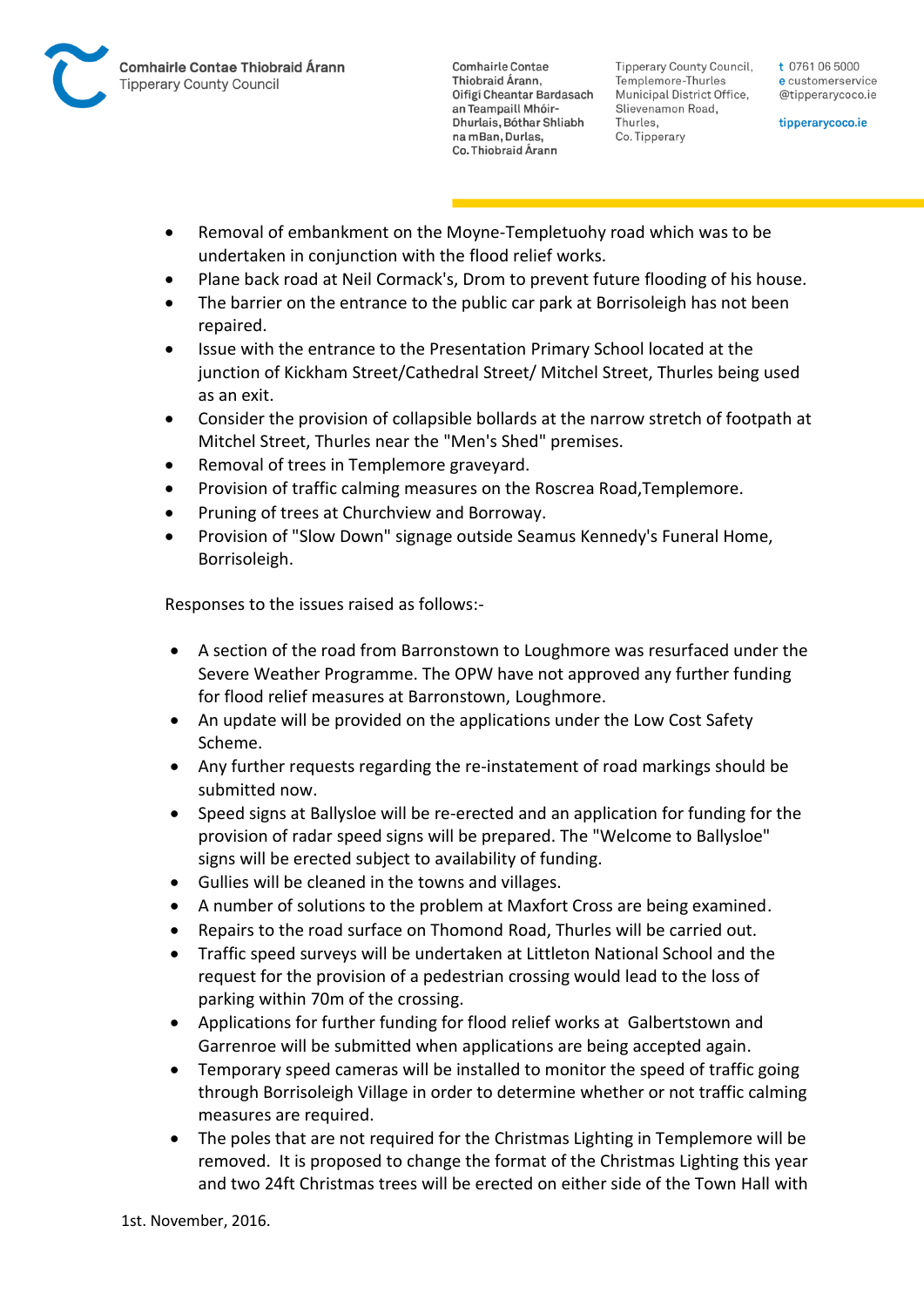

Tipperary County Council. Templemore-Thurles Municipal District Office, Slievenamon Road, Thurles, Co. Tipperary

t 0761 06 5000 e customerservice @tipperarycoco.ie

tipperarycoco.ie

some Christmas lighting provided in Patrick Street, Bank Street and on the junction of Church Street/Mary Street.

### **7. Update on Projects.**

It was agreed to take Councillor J. Hogan's Notice of Motion in conjunction with discussions on the Templemore Town Park Extension.

Councillor J. Hogan formally moved the following Notice of Motion in his name:

"I am calling on this Municipal District to prioritise the development of Templemore Town Park and the additional land purchased adjacent to the Park. The Park has huge potential to add to the economic, social and cultural development of Templemore. I am calling on this Municipal District to submit plans to Tipperary Leader for funding to develop amenities on this site."

The response circulated to the Members with the Agenda in advance of the Meeting is as follows:

"A draft layout of the Templemore Town Park Extension will be circulated to the Members for discussion at the October Municipal District Monthly Meeting."

The draft layout of the proposed extension was circulated at the Meeting. The District Director confirmed the following:-

- The layout was prepared from an independent viewpoint as there are at least seven stakeholders that need to be involved in the initial consultations.
- The draft proposal is purely for discussion purposes as consultations have to take place with interested stakeholders as yet on an individual basis.
- It is essential that the extension is linked to the Town Centre.
- 30 acres will be retained for economic development on the Roscrea Road.
- A cross country course could be considered in the context of a loop being created.
- Expenditure on the acquisition of the land must be recouped.
- It is imperative that the cost of the land is recouped.

Councillor J. Hogan stressed the importance of advancing the plan further and placing it on public display in the Templemore Library. He added that land situated to the north of the access road should be considered for the development of cluster housing and that a cross country course should be incorporated into the layout.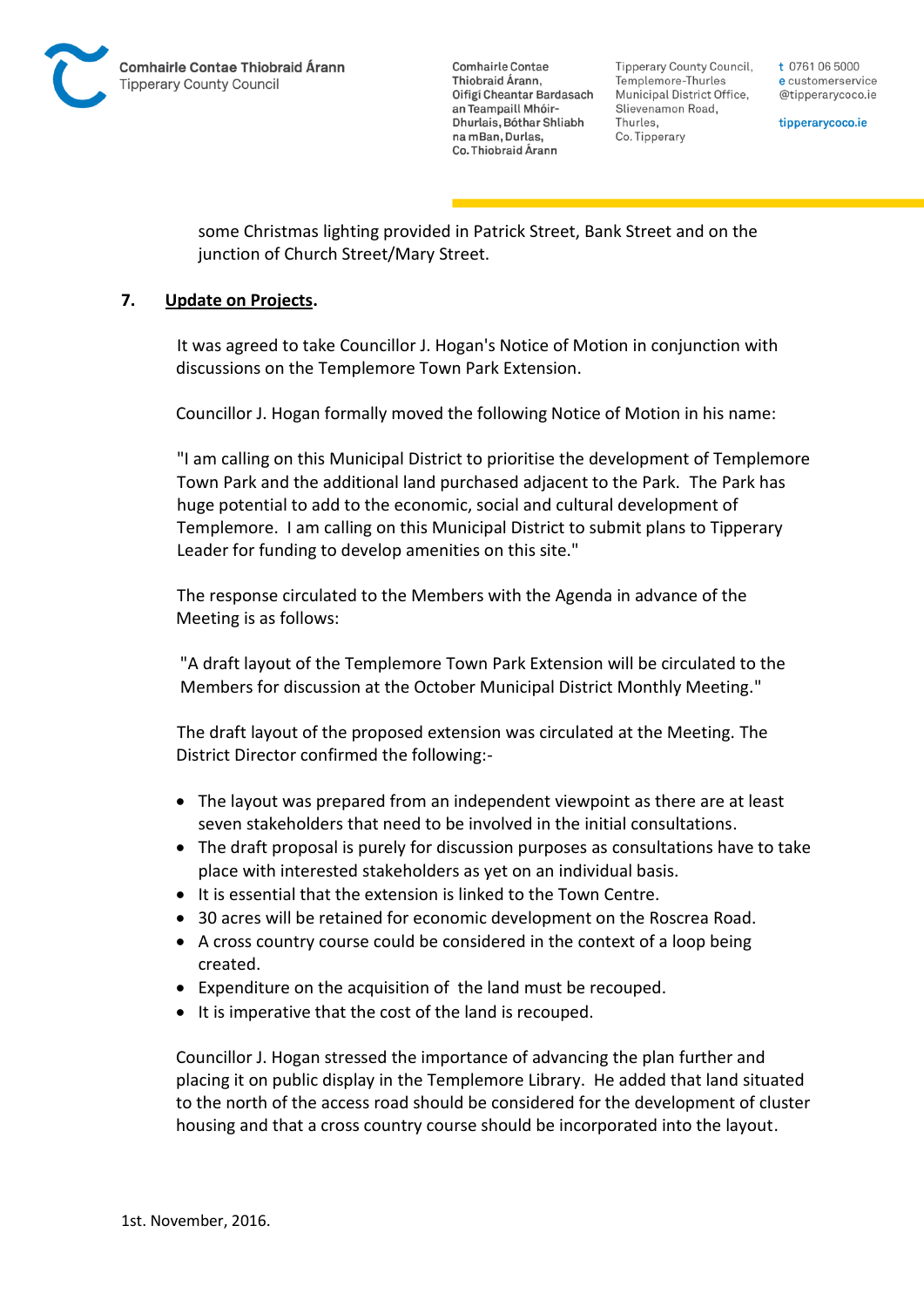![](_page_10_Picture_0.jpeg)

Tipperary County Council, Templemore-Thurles Municipal District Office, Slievenamon Road, Thurles, Co. Tipperary

t 0761 06 5000 e customerservice @tipperarycoco.ie

tipperarycoco.ie

The Members welcomed the draft proposal and stressed that linkage with the Town Centre is vital and requested that all stakeholders be properly consulted.

#### Update on Projects.

| Liberty<br>Square<br>Refurbishment<br>and<br>development<br>οf<br>a<br>carpark.                               | Part 8 documents should be finalised by the<br>end of September. It is anticipated that<br>construction works will commence in Q3<br>2017.                                                                                                                                |
|---------------------------------------------------------------------------------------------------------------|---------------------------------------------------------------------------------------------------------------------------------------------------------------------------------------------------------------------------------------------------------------------------|
| Extension<br>and<br>to<br>Refurbishment of<br>the<br>Offices at Castle Avenue,<br>Thurles.                    | Works are well on target and it is expected<br>that the Council will take possession before<br>the year end.                                                                                                                                                              |
| Repairs / Improvements<br>to Templemore Town<br>Hall                                                          | submission<br>οf<br>Conservation<br>Awaiting<br>Architects Report.                                                                                                                                                                                                        |
| Templemore Town Park<br>Extension.                                                                            | Discussion as outlined above.                                                                                                                                                                                                                                             |
| Village<br>Enhancement<br>Works.                                                                              | Works have been completed in Ballycahill,<br>Gortnahoe and The Ragg.                                                                                                                                                                                                      |
| Enhancement<br>Rocrea<br>Scheme<br>and<br>Roscrea<br><b>Traffic</b><br>and<br>Transportation<br>Plan<br>2016. | Any Members who wish to participate on<br>the Steering Committee for the Roscrea<br>Traffic & Transportation Plan 2016 should<br>liaise with John Jones, Executive Engineer.                                                                                              |
| Carpark at St. Patrick's<br>Cemetery.                                                                         | The Statutory Part 8 public consultation<br>will<br>4th<br>process<br>commence<br>on<br>November, 2016<br>details<br>be<br>and<br>will<br>available for public<br>inspection<br>the<br>at<br>Municipal<br>District<br><b>Offices</b><br>or<br>on<br>www.tipperarycoco.ie. |
| Thurles Town Park.                                                                                            | The public convenience will be relocated<br>from Parnell Street to Thurles Town Park<br>this year. A specification on the CCTV is<br>currently being prepared by a Consultant.                                                                                            |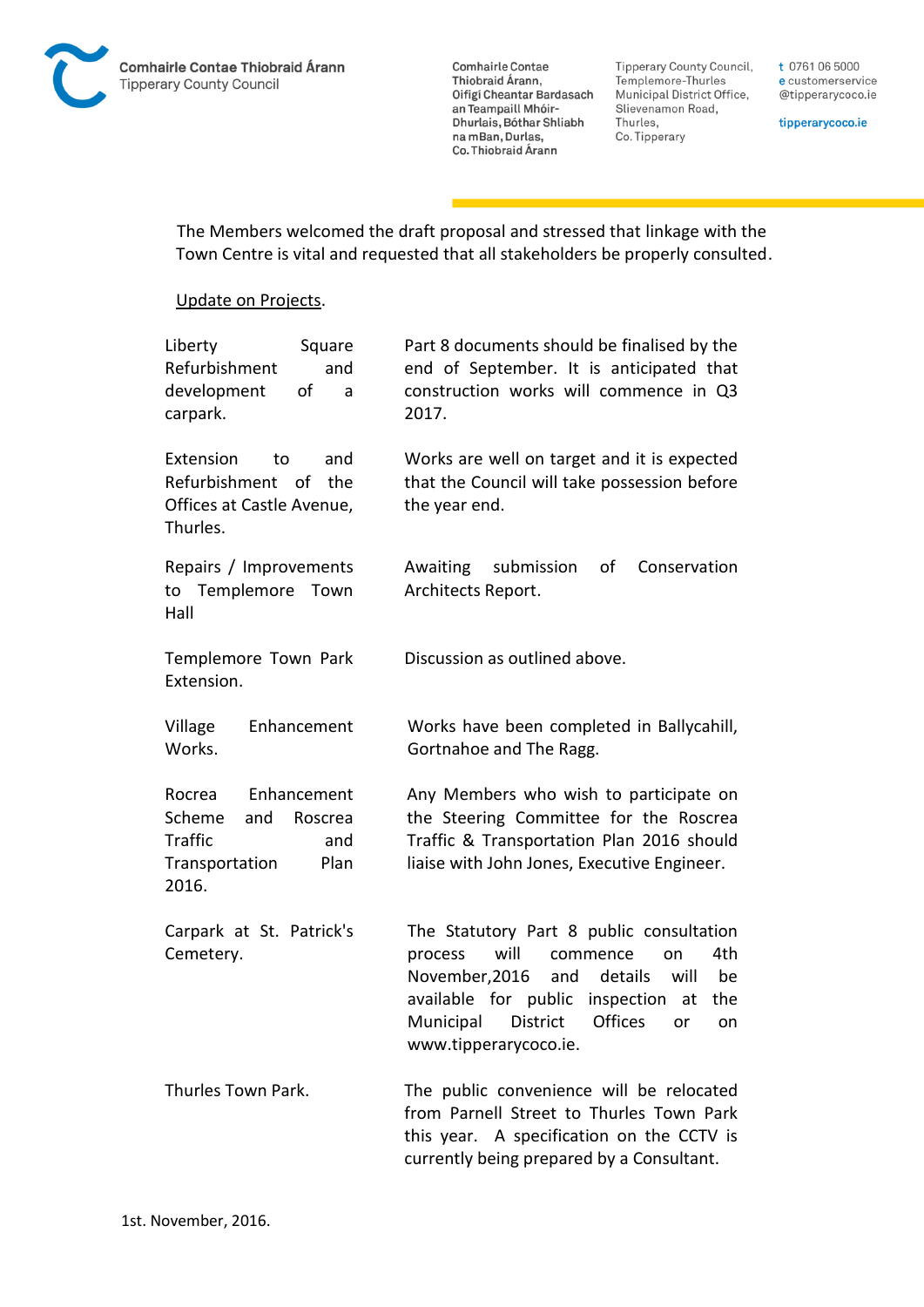![](_page_11_Picture_0.jpeg)

Tipperary County Council. Templemore-Thurles Municipal District Office, Slievenamon Road, Thurles, Co. Tipperary

t 0761 06 5000 e customerservice @tipperarycoco.ie

tipperarycoco.ie

#### **8. Notices of Motion.**

#### **a) Notice of Motion in the name of Councillor John Hogan.**

Councillor J. Hogan formally moved the following Notice of Motion in his name:

"I am calling on this Municipal District to investigate the possibility of developing a greenway and cycle route on the old railway line between the Horse & Jockey and Fethard. This route goes through some of the most beautiful countryside in Ireland and it would be a major tourist attraction in my view."

The response circulated to the Members with the Agenda in advance of the Meeting is as follows:

"The Engineering Staff will liaise with the property section of the Council to commence the process in determining ownership of lands along the route. "

Councillor J. Hogan indicated his satisfaction with the response to the Motion and Councillor S. Hanafin seconded the Motion.

#### **b) Notice of Motion in the name of Councillor John Hogan.**

The following Notice of Motion in the name of Councillor J. Hogan was taken earlier in the Meeting under Update on Projects:

"I am calling on this Municipal District to prioritise the development of Templemore Town Park and the additional land purchased adjacent to the Park. The Park has huge potential to add to the economic, social and cultural development of Templemore. I am calling on this Municipal District to submit plans to Tipperary Leader for funding to develop amenities on this site."

#### **c) Notice of Motion in the name of Councillor Sean Ryan.**

Councillor S. Ryan formally moved the following Notice of Motion in his name:

"The Municipal Authority would erect warning signs at Galboola and Tonagha junctions warning motorists they are approaching a dangerous junction"

The response circulated to the Members in advance of the Meeting is as follows: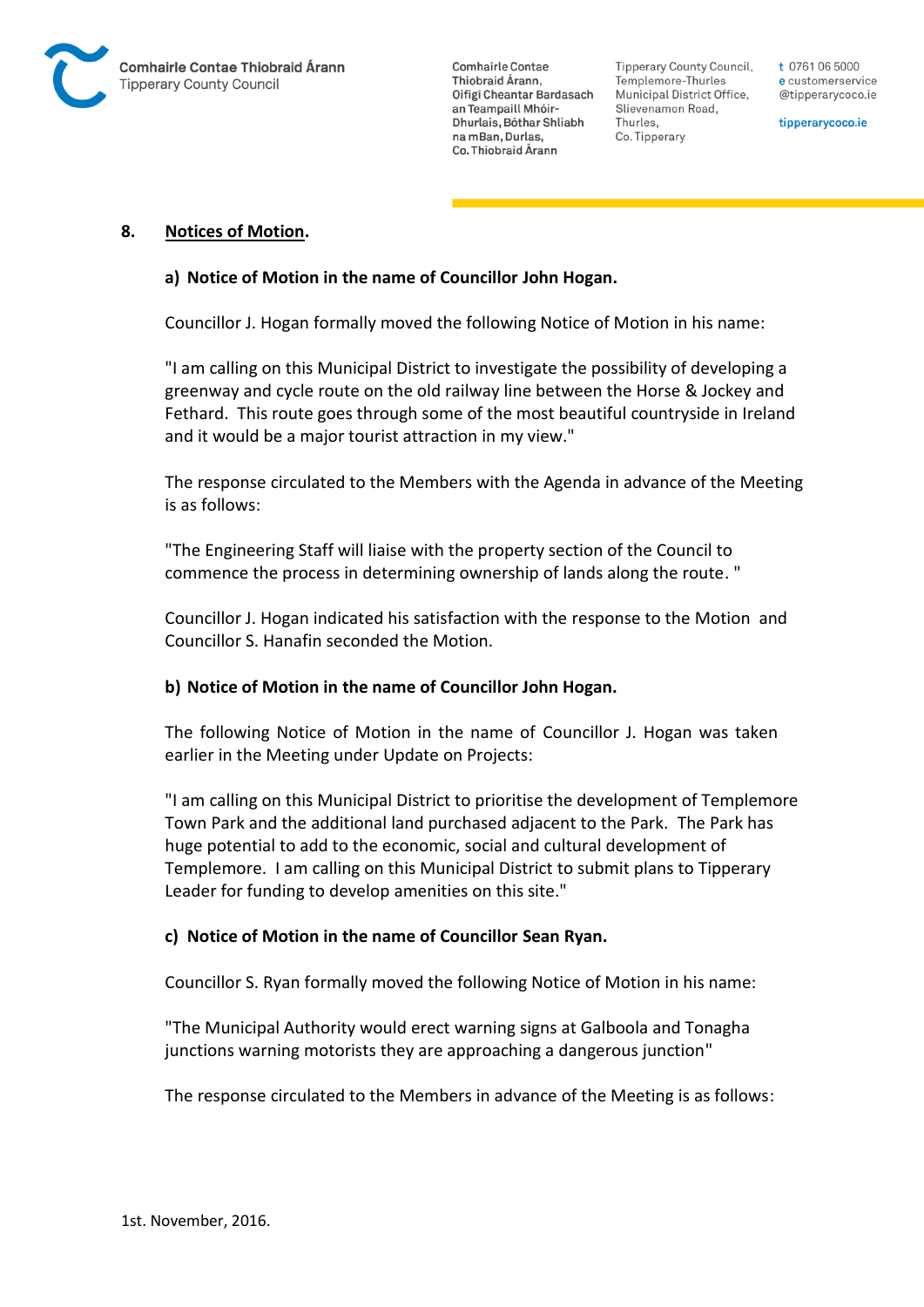**Tipperary County Council,** Templemore-Thurles Municipal District Office, Slievenamon Road, Thurles, Co. Tipperary

t 0761 06 5000 e customerservice @tipperarycoco.ie

tipperarycoco.ie

"Additional Advance Warning signs have been ordered for the approach roads to Galboola/Tonagha Junction as part of the resurfacing works, drainage works, new road markings that have recently been completed at this Junction".

Councillor S. Ryan expressed satisfaction with the response to the Motion.

# **d) Notice of Motion in the name of Councillor Jim Ryan.**

Councillor J. Ryan formally moved the following Notice of Motion in his name:

"I am calling on this District Council to start the process of providing a pedestrian crossing in The Ragg Village on the grounds of health and safety."

The response circulated to the Members in advance of the Meeting is as follows:

"There is no funding available to undertake the works and significant realignment of the road would be required before a pedestrian crossing could be installed "

Councillor J. Ryan expressed his dissatisfaction with the response and indicated that funding should be set aside as pedestrians find it very difficult to cross the road safely due to the high volume of traffic.

Councillor E. Moran seconded the Motion.

The District Director indicated that traffic calming measures may be more appropriate for this location and recommended that it be referred to Roads Section for consideration.

### **e) Notice of Motion in the name of Councillor Jim Ryan.**

Councillor J. Ryan formally moved the following Notice of Motion in his name:

"I am calling on the relevant authorities to construct a footpath extension out to Drish Bridge on the main Thurles to Two Mile Borris road."

The response circulated to the Members in advance of the Meeting is as follows:

"The area referred to is located on the N-75 National Secondary Road, the TII have no plans at present to extend the existing footpath as far as Drish Bridge."

Councillor J. Ryan indicated that this road is listed amongst the top ten most dangerous roads in the country and requested that representations be made to the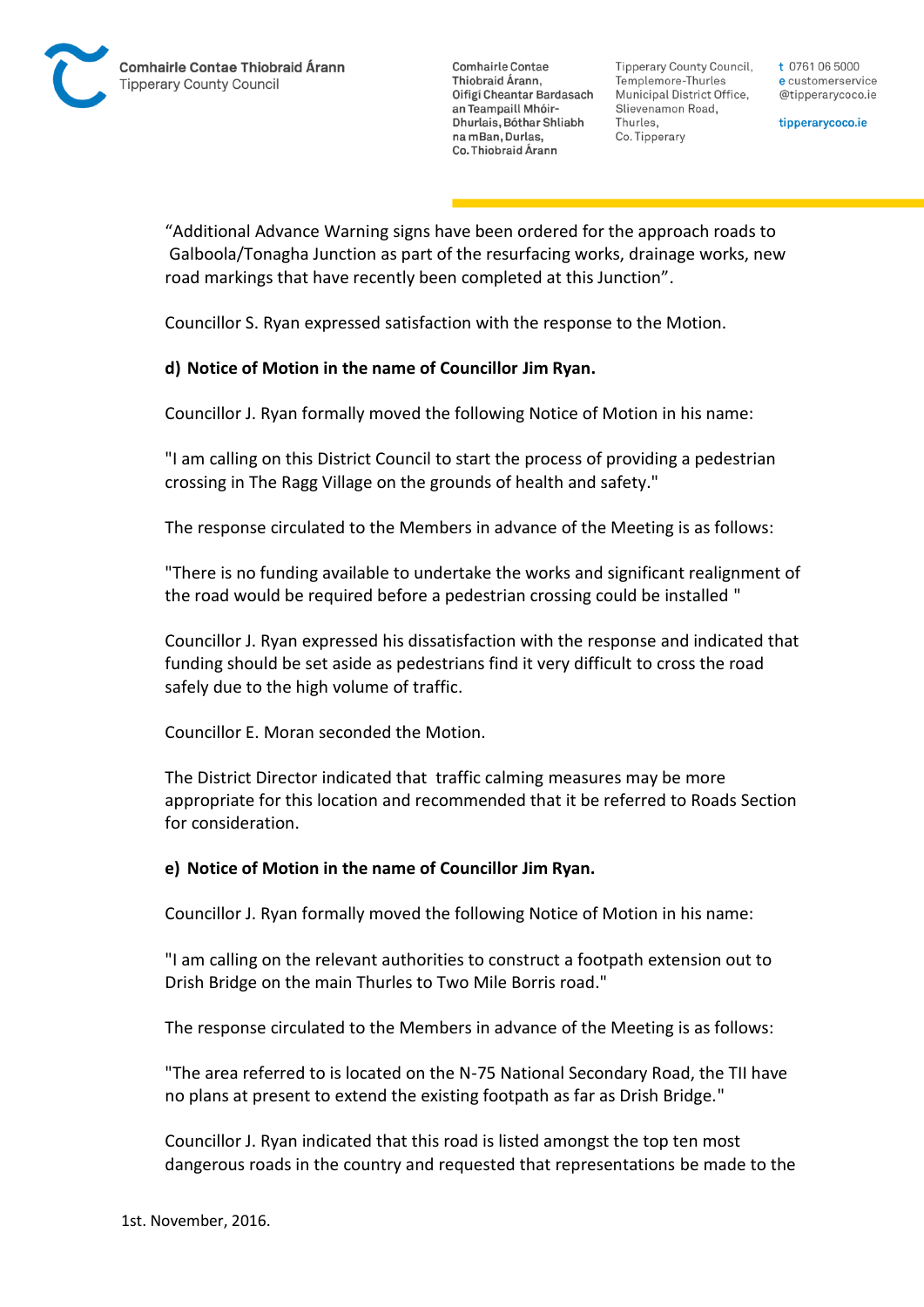![](_page_13_Picture_0.jpeg)

**Tipperary County Council,** Templemore-Thurles Municipal District Office, Slievenamon Road, Thurles, Co. Tipperary

t 0761 06 5000 e customerservice @tipperarycoco.ie

tipperarycoco.ie

T.I.I. seeking funding for the provision of a footpath extension to Drish Bridge, Thurles.

Councillor D.Doran supported the motion.

### **9. Correspondence.**

### a) Civic Awards Night

The Acting Meetings Administrator reminded the Members that the Civic Awards Night will take place at 7:00pm in The Templemore Arms Hotel and stressed the importance of all Members being in attendance. It was agreed that the list of recipients being awarded a Civic Reception be forwarded by email to the Members and that the Members discuss and agree on a protocol for the night and inform her of their decision as soon as possible.

### b) Town & Village Renewal Scheme 2016

Copy of update on the Town & Village Renewal Scheme 2016, which was received from Community & Economic Development, was circulated at the Meeting. The Acting Meetings Administrator confirmed that :-

- The Scheme focuses on initiatives that enhance public spaces in towns and villages.
- The application prepared by the District for the development of Templemore Town Park Wildflower Garden & Structured Landscape Area in the old swimming pool site was included in the submission made by the Council to the Department.
- All works on projects that receive approval must be completed by 31st. December, 2016.
- Similar schemes will be rolled out over the next 5 years and the District is required to prepare a 3 year plan for years 2017, 2018 and 2019 for submission to Community & Economic Development.

The Councillors referred to the narrow timeframe for completion of works and raised the following queries:

- Include the provision of CCTV in Roscrea in year 2017 of the three year Plan.
- Adequate public consultation needs to take place.
- Establish the current status of the swimming pool committee.

The District Director confirmed that :-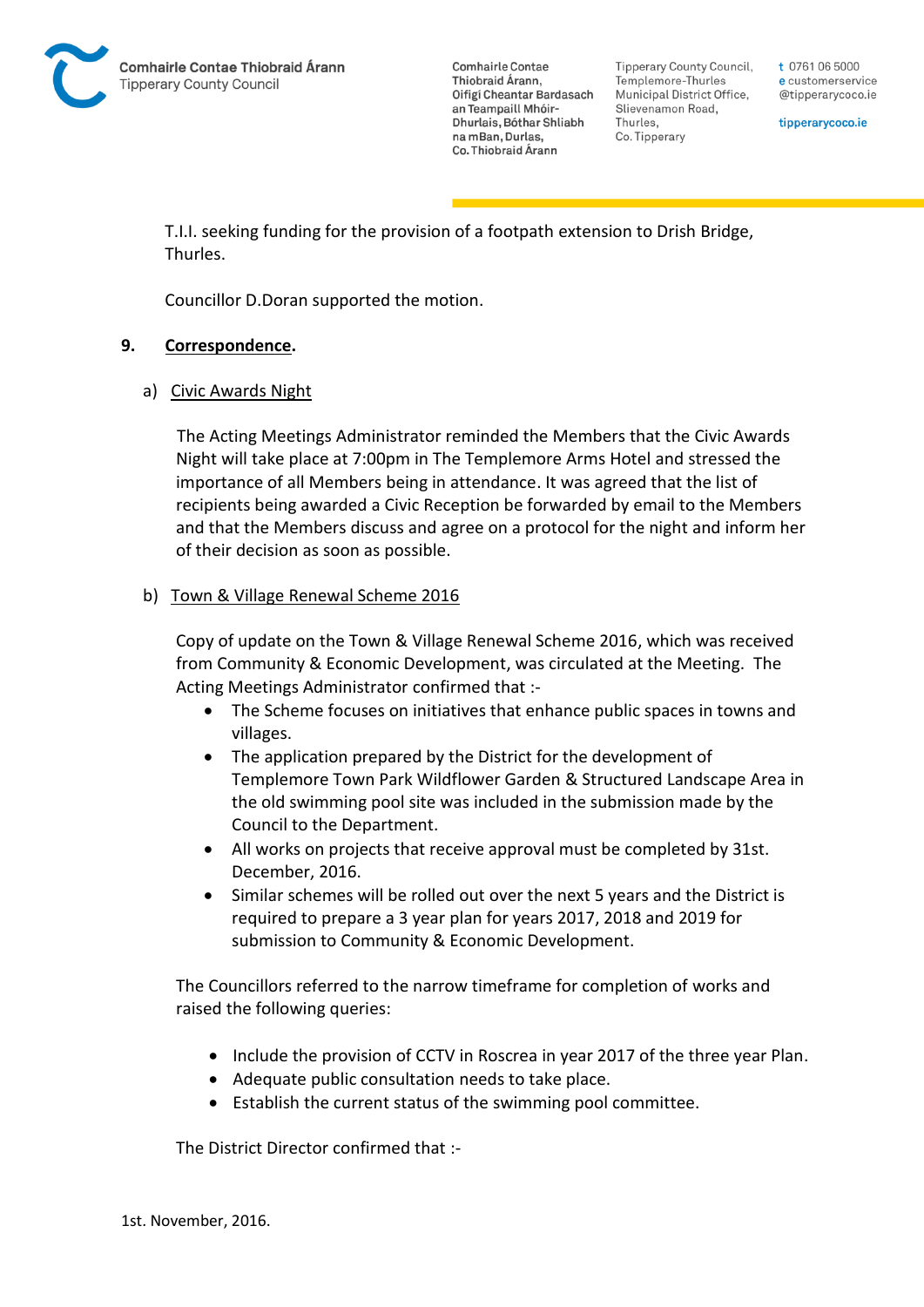![](_page_14_Picture_0.jpeg)

Tipperary County Council. Templemore-Thurles Municipal District Office, Slievenamon Road, Thurles, Co. Tipperary

t 0761 06 5000 e customerservice @tipperarycoco.ie

tipperarycoco.ie

- The provision of CCTV falls outside the remit of the Scheme.
- A previous deputation from Templemore town had raised the issue of the disused swimming pool and asked that it be developed into a garden.
- As much consultation as is possible will be undertaken given the tight timeframes for the completion of the project.
- He is of the understanding that the swimming pool committee has not been in existence for a long number of years.
- It is proposed to make a submission for phase 2 of the garden which will concentrate on elements that would be of interest to older people and people with disabilities.

### c) Local Authority Waters and Communities Office

The Acting Meetings Administrator confirmed that the Local Authority Waters and Communities Office wish to make a presentation to the Members on the findings from public meetings held regarding the River Suir catchment area. It was unanimously agreed that the Local Authority Waters and Communities Office be invited to make a presentation at a Municipal District Meeting.

### d) Funding of Christmas Lights - Roscrea Chamber of Commerce

The Acting Meetings Administrator outlined the contents of a letter received from Roscrea Chamber of Commerce in regard to funding for the provision of Christmas lighting in Roscrea town. She advised the Members that payments cannot be made until such time as all the relevant documents/receipts are received by the Council and that payments would be issued in a timely manner.

### e) Christmas Lighting Contributions 2016

The Acting Meetings Administrator confirmed that the Members had set aside €15,000.00 from the General Municipal Allocation 2016 towards Christmas lighting Ccntributions to be paid to communities/organisations involved in the provision of Christmas lighting in Roscrea town and villages within the District and she provided details of the contributions awarded last year.

It was proposed by Councillor S. Hanafin, seconded by Councillor D.Doran and resolved:

"That funding for Christmas lighting in 2016 be allocated from the General Municipal Allocation as follows :- Roscrea €9,000.00, Clonmore €1000.00, Littleton €1,000.00, Borrisoleigh €1000.00, Moyne €1000.00, Clonakenny €500.00, Templetuohy €500.00, Gortnahoe €500.00, Holycross €500.00."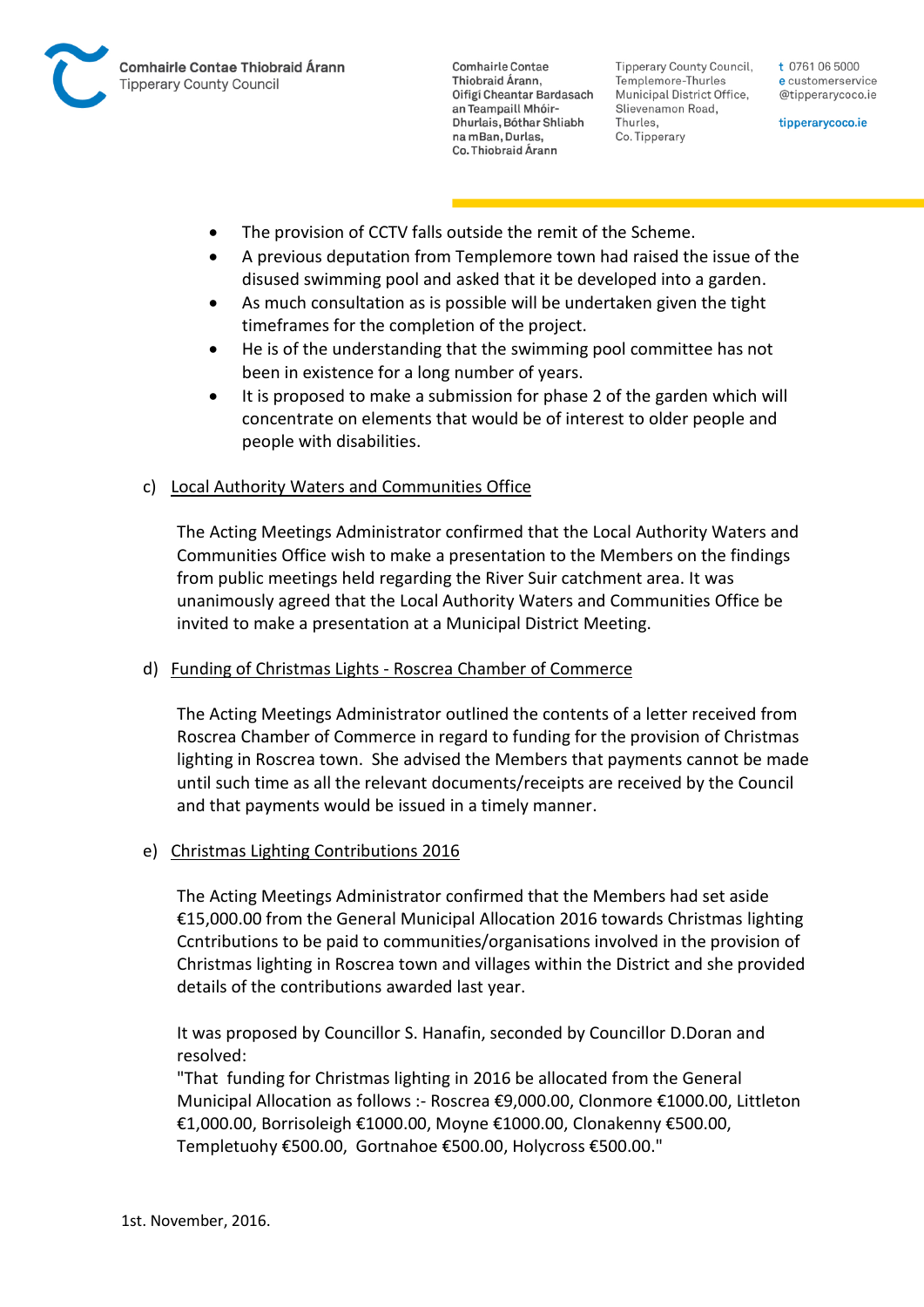**Tipperary County Council,** Templemore-Thurles Municipal District Office, Slievenamon Road, Thurles, Co. Tipperary

t 0761 06 5000 e customerservice @tipperarycoco.ie

tipperarycoco.ie

The Acting Meetings Administrator reiterated that payments cannot be made to organisations until submission of receipts within a specified timeframe in order to comply with audit requirements.

# f) Moyne/Templetuohy Parish Forum - Lisheen Windfarm Trust Approval to Payment of Grants

The Acting Meetings Administrator advised that Lisheen Windfarm Trust provides funding for payment of grants to community / voluntary groups in the area towards capital expenditure incurred by them. She indicated that the District Engineer has confirmed that the project undertaken by Moyne Community Sportsfield has been completed and that a grant of €10,000.00 has been recommended by the Trust:

It was proposed by Councillor S. Hanafin, seconded by Councillor D. Doran and resolved:-

"That a Grant of €10,000.00 be paid to Moyne Community Sportsfield as recommended."

# g) Fix date for the adjourned Templemore-Thurles Municipal District Community Safety Committee Meeting.

The Acting Meetings Administrator confirmed that Superintendent Patrick Murphy is available on Wednesday, 23rd. November, 2016 which is the date of the next Municipal District Monthly Meeting. It was unanimously agreed that the Meeting take place "In Committee" from 11:30am to 12:30pm prior to the Municipal District Monthly Meeting.

# **10. Vote of Congratulations / Sympathy.**

The Cathaoirleach expressed his appreciation to all those who attended and contributed to the Special Meeting held in Templemore Town Hall on Thursday, 27th. October, 2016 to pass a Vote of Sympathy to Pauline Coonan's husband Noel and family .

Councillors J. Hogan and D. Doran extended a Vote of Sympathy to the Byrne Family, on the death of Michael "The Rattler" Byrne.

Councillors J. Hogan and D. Doran congratulated the Thurles Sarsfields Senior hurlers and the Loughmore-Castleiney Senior footballers on becoming County champions.

### **THAT CONCLUDED THE OFFICIAL BUSINESS OF THE MEETING**